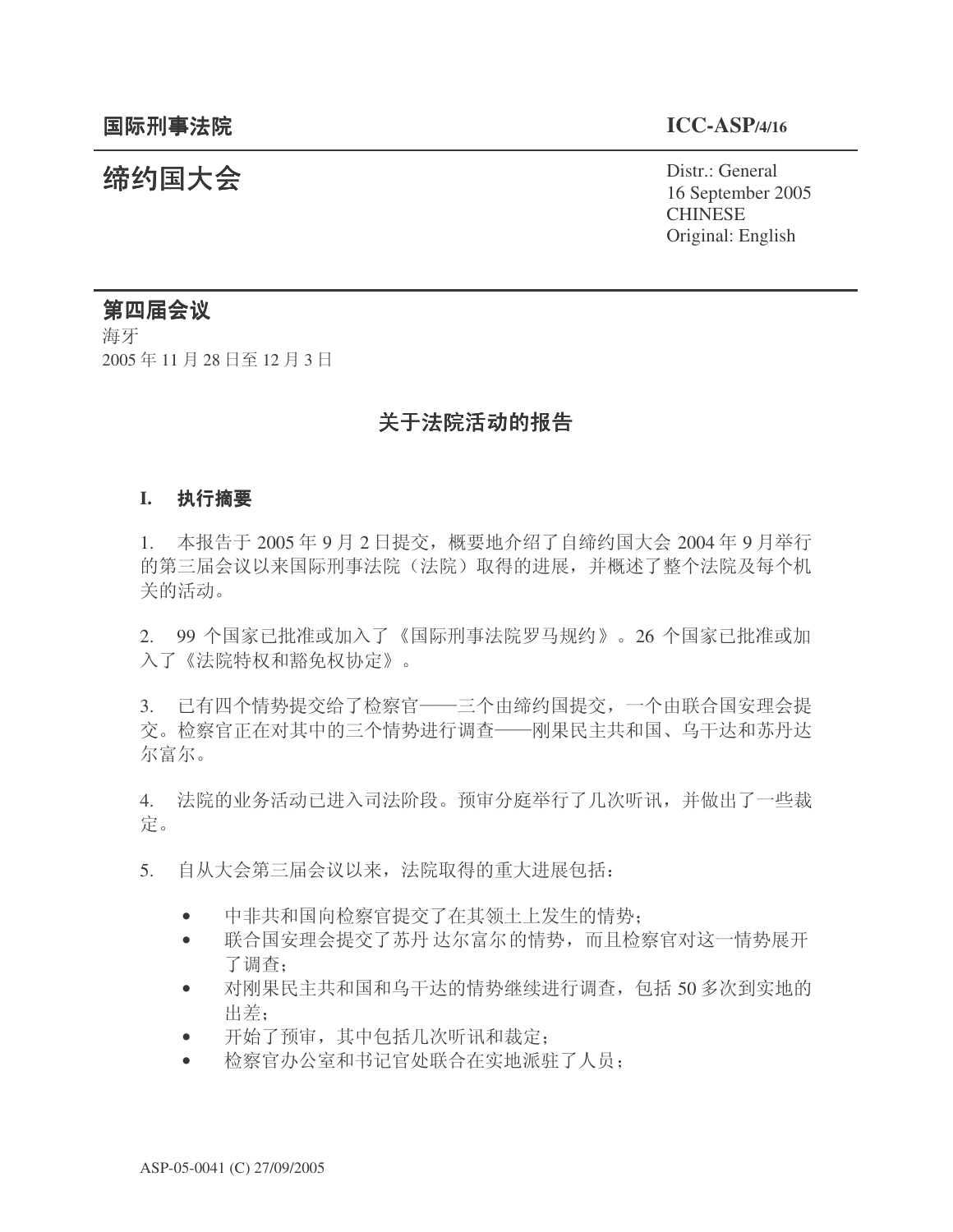- 缔结了《法院和联合国间关系协定》以及其他一些法院或检察官办公室 的协定:
- 举行了副检察官(起诉)的就职仪式:
- 缔约国接受了《法院条例》:
- 通过了《司法道德守则》;
- 实施了一些政策和规则, 包括《工作人员细则》;
- 开始了法院的战略规划工作:
- 开始制定对外关系、公共宣传和外延综合战略。

6. 去年法院在实地活动和审判室的诉讼活动方面都取得了重大的进展。法院这一 年的经验突出表明: 它的成功将越来越受到外部合作水平的影响, 例如保存并提供 证据、交流信息以及确保逮捕并向法院交出相关人员。由于在可预见的将来将要签 发逮捕证,上述合作将具有特别重要的意义。没有逮捕和交出相关人员,就不可能 进行审判。

## II. 涉及整个法院的活动

### 继续进行法院建设

7. 法院继续加强其进行和支持实地及审判室诉讼活动的能力。法院为满足目前需 要聘用了工作人员, 建立起了它的基础结构, 并开始实施一些规则和政策, 同时履 行《规约》规定的核心职能。

8. 法院已从 70 个国家中聘用了 454 个长期工作人员。临时工作人员、顾问、实 习生和来访专业人员也对法院的发展做出了贡献。法院承诺聘用高素质的工作人 员, 同时按照《罗马规约》和大会的有关决议尊重工作人员的公平地域和性别代表 性。1法院目前的地域和性别代表性反映了所收到的申请的情况 。请缔约国支持法 院的工作,找出合格的候选人并鼓励女性候选人和任职人员不足的国家的候选人提 出申请。

9. 法院现在已具备了进行审判的设施。除了现有的预审室之外,第一审判室已经 建成。第二审判室应在 2005 年年底前最后建成。已经找到了临时羁押设施,而且 不久将完成永久羁押设施的设计。

10. 法院还在实地建成了第一批基础设施, 书记官处和检察官办公室已在刚果民主 共和国金沙萨和乌干达坎帕拉建立了联合实地办事处。这些实地办事处有助干调查

<sup>1《</sup>国际刑事法院罗马规约》第44 条第 2 款; *国际刑事法院罗马规约缔约国大会正式记录,第一届* 会议, 2002 年9 月3 日至 10 日, 纽约, ICC-ASP/1/3, 第四部分, ICC-ASP/1/Res.10 号决议; 《国 际刑事法院工作人员条例》,因际刑事法院罗马规约缔约国大会正式记录,第二届会议, 2003 年9 月8 日至 12 日, 纽约, ICC-ASP/2/10 号文件, 第三部分, ICC-ASP/2/Res.2 号决议。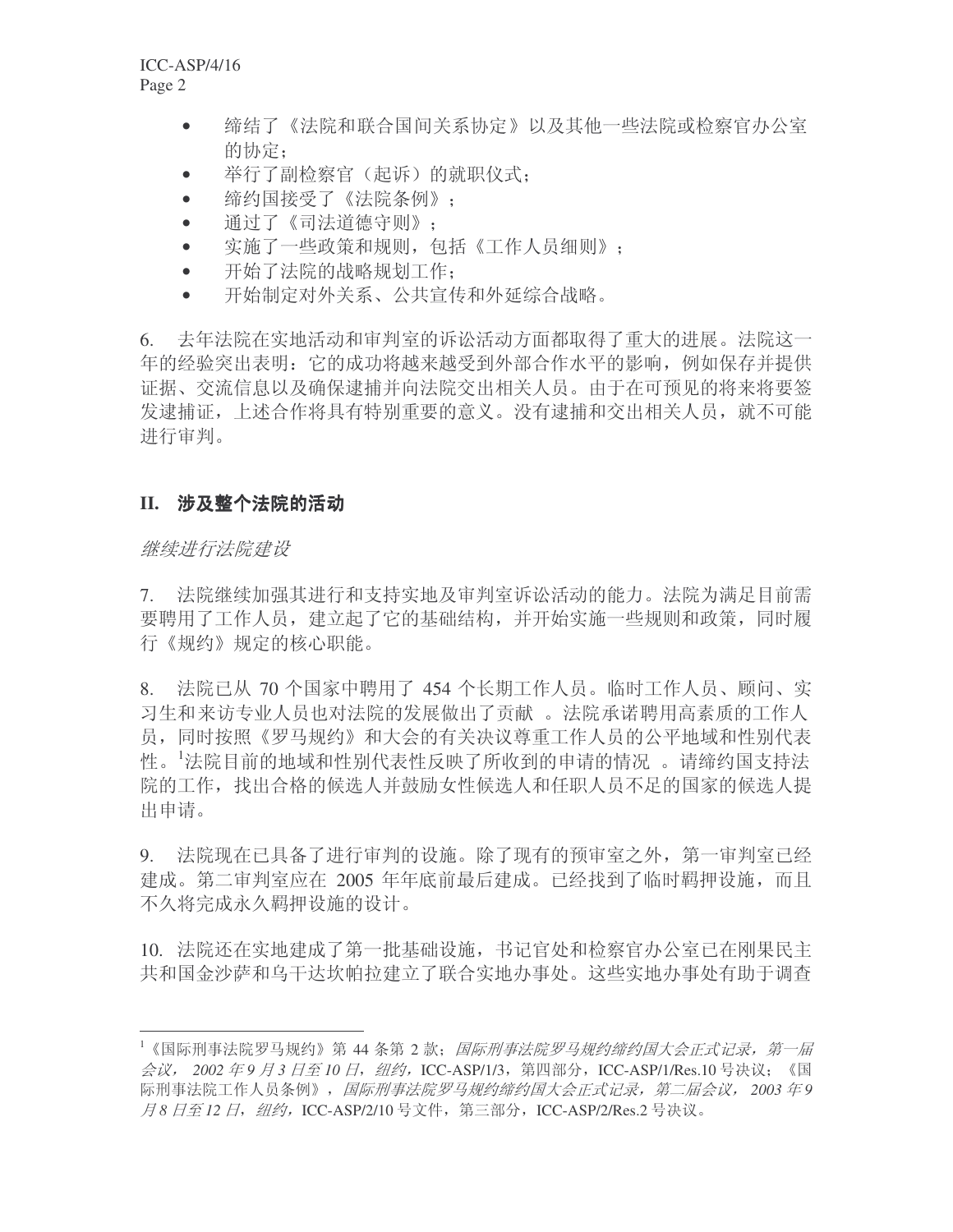工作以及法院与辩护、证人、被害人和外延有关的活动。法院目前正在评价与苏丹 达尔富尔调杳活动有关的实地需求。

11. 法院还进一步完善了它对永久办公楼的要求。已向大会提交了三份有关备选方 案的报告供其审议。<sup>2</sup>

12. 为了支持法院的日常工作, 已经制定了一些适用于整个法院的规则和政策。经 检察官和院长会议同意, 书记官长提交了《工作人员细则》, 该细则已经颁布并向 大会做了报告。法院还制定了使用无偿人员的准则(草案),并提交给了大会。法 院通过了信息安全政策: 经院长会议和检察官同意, 书记官长特别就性骚扰及其他 形式的骚扰、平等聘用机会和待遇的问题发布了行政指示。另外, 法院开始向其工 作人员提供半日制工作。

## 机关之间的协调

13. 随着法院在实地活动的增加,以及开始进行司法诉讼,各不同机关加强了在各 层次的协调,同时尊重《规约》规定的必要独立性。由代表院长会议的院长、检察 官和书记官长组成的协调理事会,继续领导着法院,确保法院的总体协调。协调理 事会邀请大会秘书处主任参加了有关共同关心的问题的会议。

14. 法院改进了 2006 年预算编制工作以提高透明度和效率。协调理事会已成立了 一个预算指导委员会来监督预算编制工作。 指导委员会由各机关的高级别代表组 成, 在预算编制过程中几乎每天开会。协调理事会还通过了《内部审计章程》, 该 文件明确规定了内部审计办公室的使命,并且设立了一个监督委员会。监督委员会 己举行了最初的几次会议。

15. 为了确保法院有效全面的发展, 协调理事会开始了一项战略规划工作。在协调 理事会的指导下, 一个战略规划项目小组开始起草一项确定法院战略目标的计划, 该计划将为法院确定战略目标及实现这些目标的战略。在这种情况下, 法院正在建 立一个"法院规模模型", 它将有助于协调对资源需求的规划。战略规划工作已经 对提议的 2006 年方案预算的结构紧凑性做出了贡献, 而且有助于就对外关系和建 立实地办事处等问题确定并制定共同的政策。法院在预算和财务委员会 2005 年 4 月的会议上, 向其报告了这一规划工作, 并将在预算和财务委员会 2005 年 10 月的 会议上继续这样做。<sup>3</sup>

<sup>&</sup>lt;sup>2</sup> 见 关于 国际刑事法院未来永久办公楼的报告 → 办公用房备选方案的财务比较 → ○ ICC-ASP/4/CBF.2/4); 关于工作人员配置水平组成的临时报告 (ICC-ASP/4/CBF.2/5); 其他国际组织 为其办公用房使用的供资方法(ICC-ASP/4/CBF.2/6)。

<sup>&</sup>lt;sup>3</sup>见战略规划项目小组, 根据委员会关于其第四届会议工作的报告第42 段提交的关于项目进度和规 划的报告, ICC-ASP/4/CBF.2/2。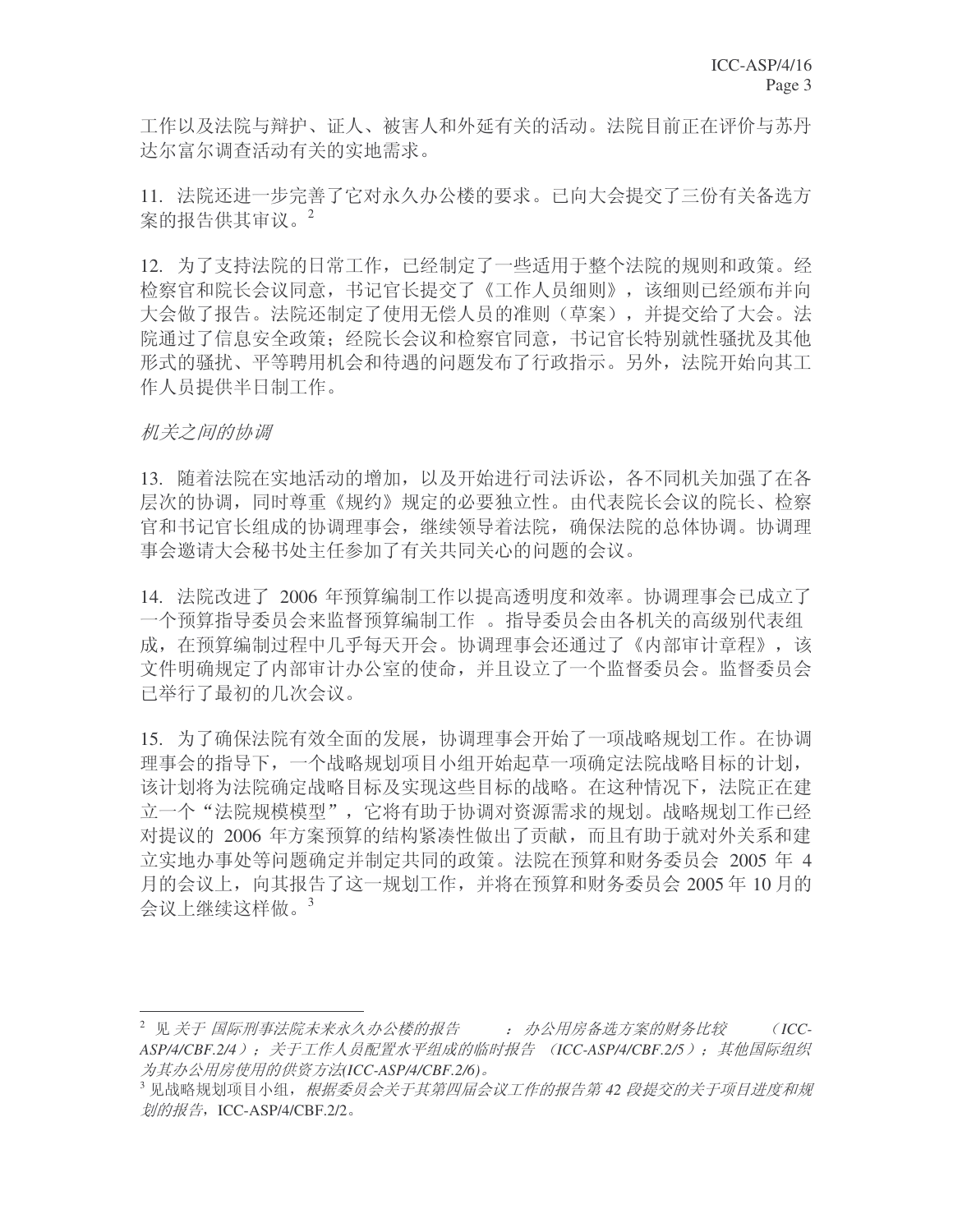ICC-ASP/4/16 Page 4

16. 作为制定战略计划的一部分, 法院制定了一项全面的对外关系、公共宣传和外 延活动的综合战略。4为了确保这一战略的实施和进一步完善以及保持协调, 法院 成立了一个常设的对外联络小组。

17. 对于公开、透明司法来说, 对于确保对法院的必要支持以及确保法院的有效影 响来说, 对外关系、公共宣传和外延是十分重要的。法院在这些领域的活动采取了 几种方式。

18. 在得到了缔约国大会和联合国大会的批准后,,法院院长和联合国秘书长于 2004 年 10 月签署了《法院和联合国间关系协定》。<sup>5</sup>法院与一些国家、国际组织 和区域组织以及民间社会成员缔结了、或正在谈判一些协定。法院与东道国继续就 总部协定讲行谈判。法院已开始或继续与非洲联盟、欧盟和联合国刚果民主共和国 特派团以及亚非法律协商组织等谈判合作协定。已经或将要就合作的具体问题, 如 接收法院判刑的犯人和重新安置证人与一些国家谈判其他的协定。

19. 法院继续与东道国讨论法院永久办公楼的问题、总部协定和其他问题。

20. 法院十分重视确保与缔约国定期对话。到目前为止, 三个机关和大会秘书处在 2005 年共同代表法院为各国的代表举行了两次外交人员情况介绍会,而且还将在 10 月份举行第三次介绍会。法院应邀参加了大会主席团成立的工作小组的会议。

21. 法院承诺及时提供其活动的准确信息, 并参与同其他感兴趣的合作伙伴的对 话。法院及其代表继续经常在海牙和其他地方与各国、国际和区域组织以及民间社 会的代表会晤。

22. 法院对公众开放, 而且从一个走廊上可以看到听 讯的情况。2005 年年底之 前, 法院媒体中心将完全投入使用。法院制作了公共宣传材料并开发了交流手段, 包括法院的网站,以便同有兴趣的人员有效地交流信息。

23. 法院还开展了与正在调查的具体情势有关的外延活动。这些外延活动主要是由 书记官处进行的,并在本报告"书记官处"一节予以了阐述。

<sup>&</sup>lt;sup>4</sup> 提交缔约国大会的 关于国际刑事法院对外关系 、 公共宣传和外延综合战略的报告 → ICC- $ASP/4/CBF.2/1$ .

 $5$ 《国际刑事法院和联合国间关系协定》, *国际刑事法院官方通讯*, ICC-ASP/3/Res.1 号文件附件; 联合国 A/58/874 号文件, 附件; 2004 年 9 月 7 日由罗马规约缔约国大会批准, ICC-ASP/3/Res.1 号 文件; 2004年9月13日由联合国大会批准, A/RES/58/318 号大会决议。

 $6$  见下面第77段。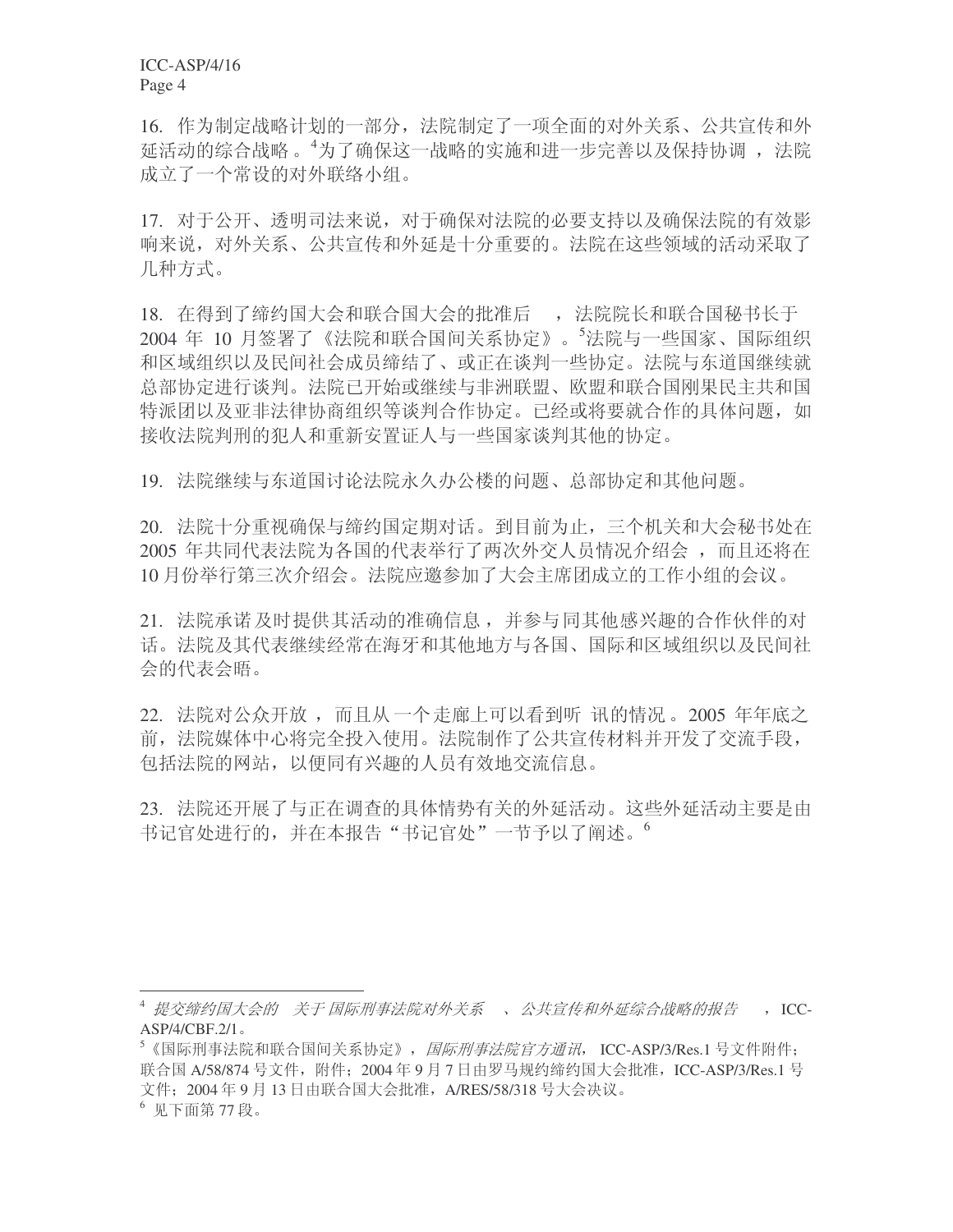## III. 院长会议

24. 在履行其行政管理职能时, 院长会议对书记官处进行了管理监督, 就共同关心 的行政事项与检察官办公室协调,确保了向司法部门提供有效的服务并与检察官办 公室和书记官处合作启动并推进了战略规划工作。

25. 院长会议每周都与书记官长举行会议并经常在制定行政政策时提出意见。院长 会议参与了《工作人员细则》和行政指示的起草工作,而且院长在同检察官和书记 官长磋商后颁布了关于信息安全政策的院长令。

26. 院长向工作人员发出了几封信, 以便告知他们一些影响到法院的 新的重大情 况,并加强对其不同活动的普遍了解。

27. 在得到检察官的通知后, 院长会议将提交给检察官的两个新的情势分配给了预 审分庭。院长会议将中非共和国的情势分配给了第三预审 分庭<sup>7</sup>,将苏丹达尔富尔 的情势分配给了第一预审分庭。8

28. 2005 年 3 月, 院长会议召开了第六次全体法官会议, 主要审议对《法院条 例》的意见以及通过《司法道德守则》的问题。院长会议对法官参与评论《书记官 处条例》和各种行政政策进行了协调。院长会议通过与法官举行的简报会议及简报 定期向法官通告法院的新情况。

29. 经过与书记官处的磋商,院长会议批准了被害人参与诉讼的标准表格。而且正 在研究被害人申请赔偿的标准表格。

30. 院长会议同缔约国进行了接触,以了解他们是否愿意被列入愿意接受判刑人员 的国家清单。院长会议在书记官处法律咨询服务科的帮助下开始了与愿意接受的国 家的最初讨论, 以便签订双边协定。

31. 院长负责代表法院谈判并签署协议。在谈判和签署协议的过程中, 院长会议与 书记官处法律咨询服务科密切合作,并酌情授权签署协议。如上所述,院长与联合 国秘书长于 2004年10月签署了《和联合国间关系协定》。<sup>9</sup>

32. 在开展对外联系的活动中, 院长会议的主要目标仍然是提高公众对法院的认识 和理解。院长会见了国家和政府首脑、政府官员、国家的代表、议员以及国际和区 域组织的代表。他还向很多非政府组织、科教机构, 媒体和一般公众进行了讲演。 这些活动的目的是确保对法院的了解, 这有助于对法院的必要支持。

<sup>7</sup> 院长会议, *关于将中非共和国的情势分配给第三预审庭的决定*, 2005 年 1 月 19 日, 中非共和国 的情势, ICC-01/05 号。

<sup>&</sup>lt;sup>8</sup> 院长会议, *关于将苏丹达尔富尔情势分配给第一预审分庭的决定*, 2005年4月21日, 苏丹达尔 富尔的情势, ICC-02/05 号。

 $9$  见上面第18段。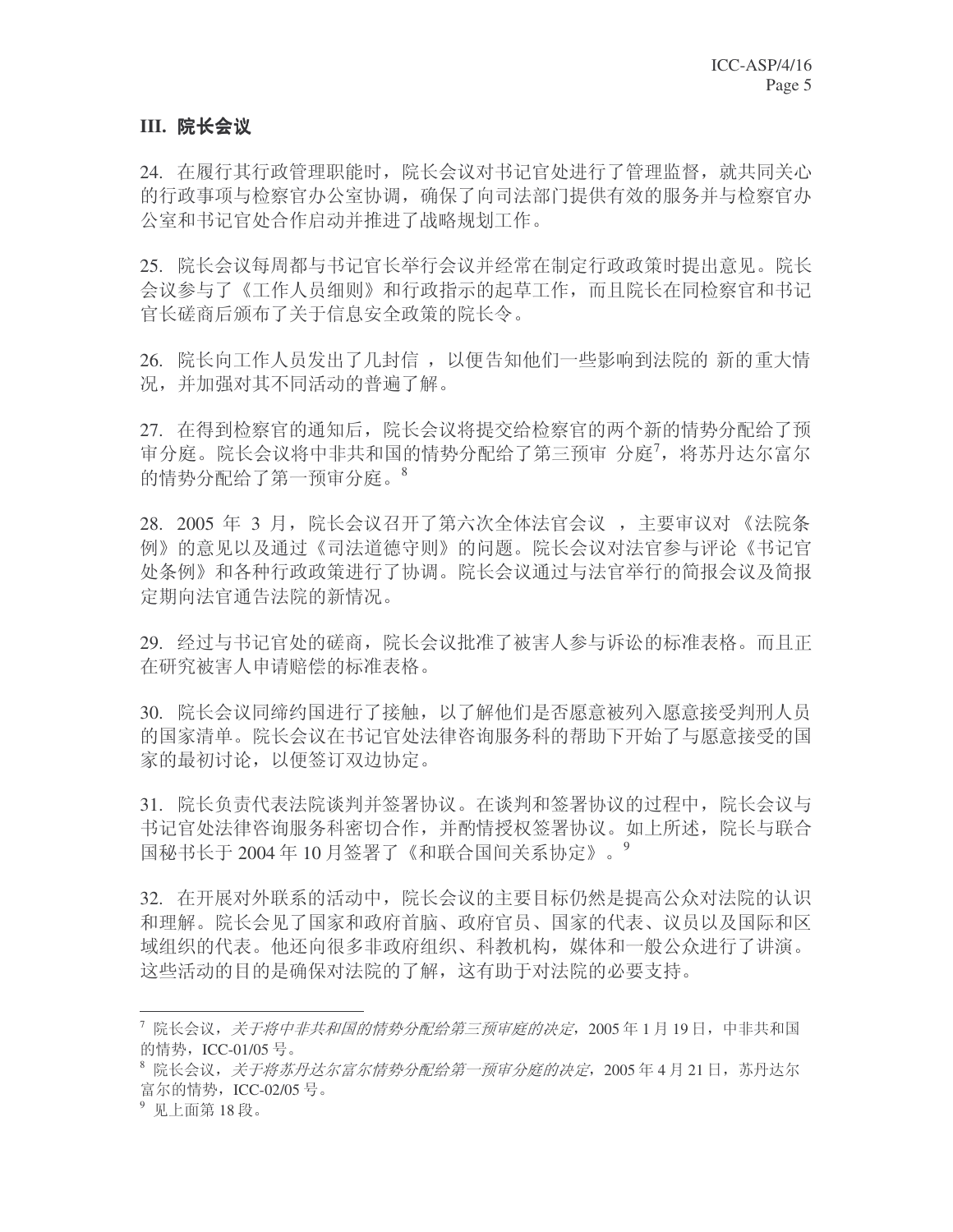## **IV.** 分庭

分庭的组织结构

33. 分庭分为三个庭——预审庭、审判庭和上诉庭。每个庭由庭长领导, 庭长由各 庭选举产生, 服务期为一年。预审庭庭长 Hans-Peter Kaul 法官在 2005 年被再次选 为庭长。Georghios Pikis 法官被选为上诉庭庭长。Elizabeth Odio Benito 副院长代理 宙判庭庭长职务。

34. 在预审庭内部, 院长会议组建了三个预审分庭, 并已对提交检察官的情势作了 如下分配:

- 第一预审分庭: 刚果民主共和国: 苏丹达尔富尔:
- 第二预审分庭: 乌干达:
- 第三预审分庭: 中非共和国。

35. Claude Jorda 法官 和 Tuiloma Neroni Slade 法官以前分别被选举为第一预审分 庭和第二预审分庭的庭长。在大会第三届会议之后, 第三预审分庭选举 Sylvia Steiner 法官为其庭长。<sup>10</sup>

36. 此外, 法官还选举了他们在法律文本咨询委员会中的代表, 该委员会审议关于 修改《程序和证据规则》、《犯罪要件》以及《法院条例》的建议并就此做出报 告。Kaul 法官、Adrian Fulford 法官和 Erkki Kourula 法官分别由预审庭、审判庭和 上诉庭洗为代表。

诉讼

37. 预审分庭现在已开始了法院首次司法诉讼活动, 在法院的网站上可以了解裁定 以及其他非保密性的司法情况。到目前为止,预审分庭举行了听讯或就与独特的调 查机会有关的司法检查问题以及与被害人申请参与诉讼有关的问题做出了裁定。

38. 由于保密的原因, 没有公布有关分庭工作的完整记录。这种原因可以包括保护 被害人和证人,或保护要在证据中提出的保密和敏感信息。

制度建设

39. 2004 年 5 月, 《法院条例》获得了法官的通过, 并发给了缔约国。在《规 约》第 52 条规定的 6 个月时间内,没有国家表示反对。后来法官收到了一个缔约

 $^{10}$  第三预审分庭, 选举第三预审分庭庭长, 2005年2月4日, 中非共和国的情势, ICC-01/05号。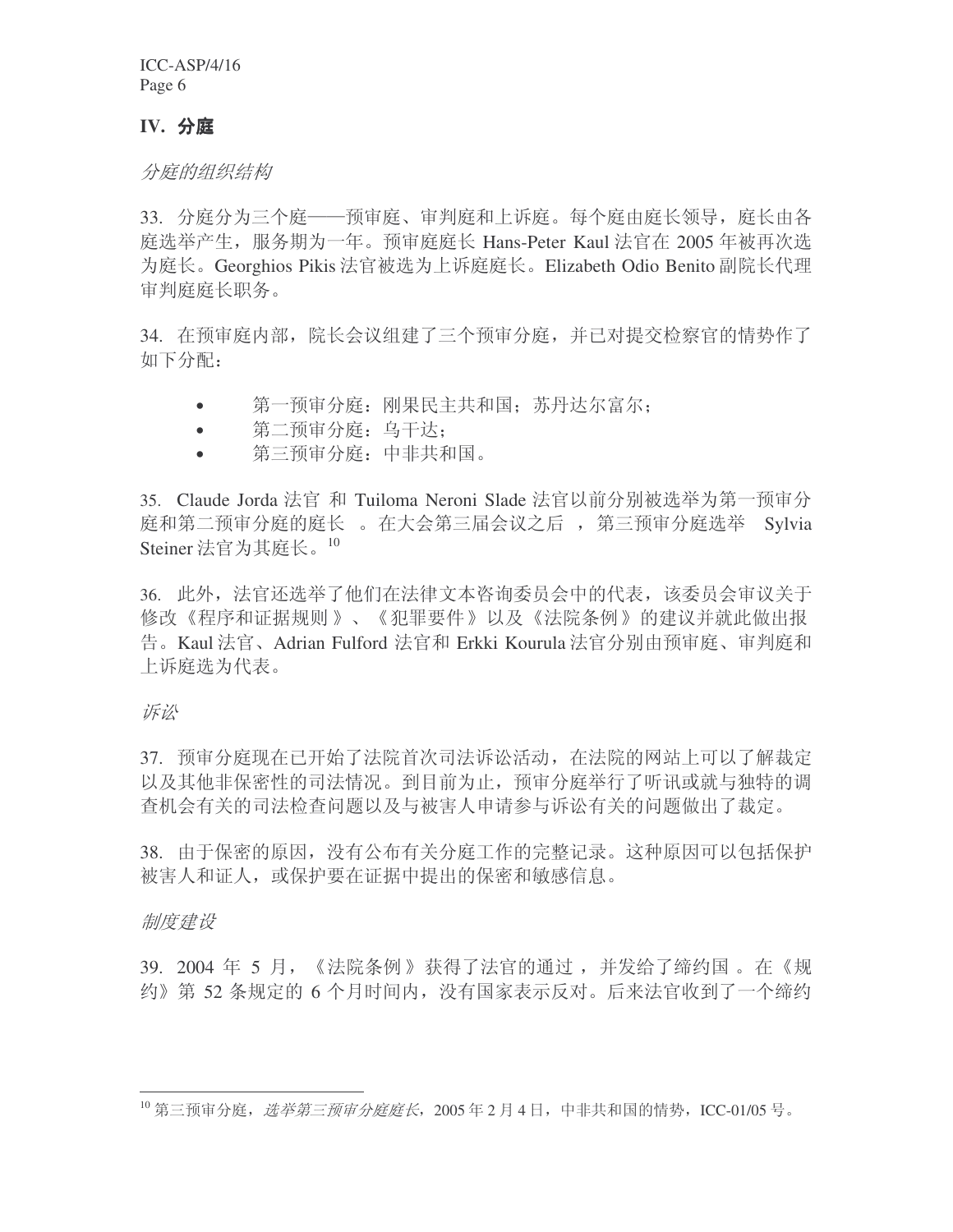国的意见。还从其他感兴趣的方面收到了一些意见。法官在 2005 年 3 月的第六次 全体会议上审议了这些意见,并对《条例》的法文文本做了技术修正。11

40. 《条例》要求法官通过《司法道德守则》。法官在全体会议上通过了这一《守 则》——为国际刑事法庭做出的一项创新。12《守则》发表于法院官方通讯中,可 在网站上找到。

41. 另外, 法官继续为诉讼做技术上的准备。他们在分庭、各庭、全体会议以及其 他定期会议上协调并讨论共同关心的问题, 如被害人参与诉讼的实际问题、披露文 件、展示证据、笔译和口译以及与辩护和被告人有关的问题。

42. 法官还对被害人参与和赔偿表格的制作、《书记官处条例》以及其他文件提供 了他们的专业知识。此外, 法官个人还对法院的公共宣传活动做出了贡献, 他们就 法院的作用和使命对法院的来访者、世界上的许多听众和会议进行讲解。

43. 一些法官参加并主持了一些机关间工作组和委员会,如永久办公用房机关间委 员会和预算指导委员会。

#### V. 检察官办公室

#### 提交的情势和来文

44. 自上次向大会报告以来, 检察官办公室收到了 639 件来文, 并根据《规约》第 15 条进行了分析。这样, 收到的来文共计达到了1497 件。

45. 自从大会第三届会议以来, 检察官收到了两个情势。中非共和国 2004 年 12 月 提交了在其领土上发生的情势。2005 年 3 月, 联合国安理会提交了苏丹达尔富尔 情势。非缔约国科特迪瓦将接受法院司法管辖的声明交存于书记官长。

46. 除了正在刚果民主共和国和乌干达进行的调查之外, 检察官在评价了提供给他 的信息之后,又开始了一项与苏丹达尔富尔的情势有关的调查。检察官办公室正在 对关注的八个情势进行详细的分析, 其中包括中非共和国和科特迪瓦。

建设检察官办公室

47. 在行使其调查和起诉核心职能的同时, 检察官办公室继续开展能力建设。在大 会选举 Fatou Bensouda 女士为副检察官(起诉)之后, 她于 2004年11月1日宣誓

<sup>11</sup> 法官第六次全体会议,对《法院条例》的修改, 2005 年 3 月 7 日至 9 日, *国际刑事法院官方通* 況, RoC/Rev.01-05 号文件。

<sup>&</sup>lt;sup>12</sup>《司法道德守则》,于2005年3月9日通过。*国际刑事法院官方通讯*, ICC-BD/02-01-05 号文 件。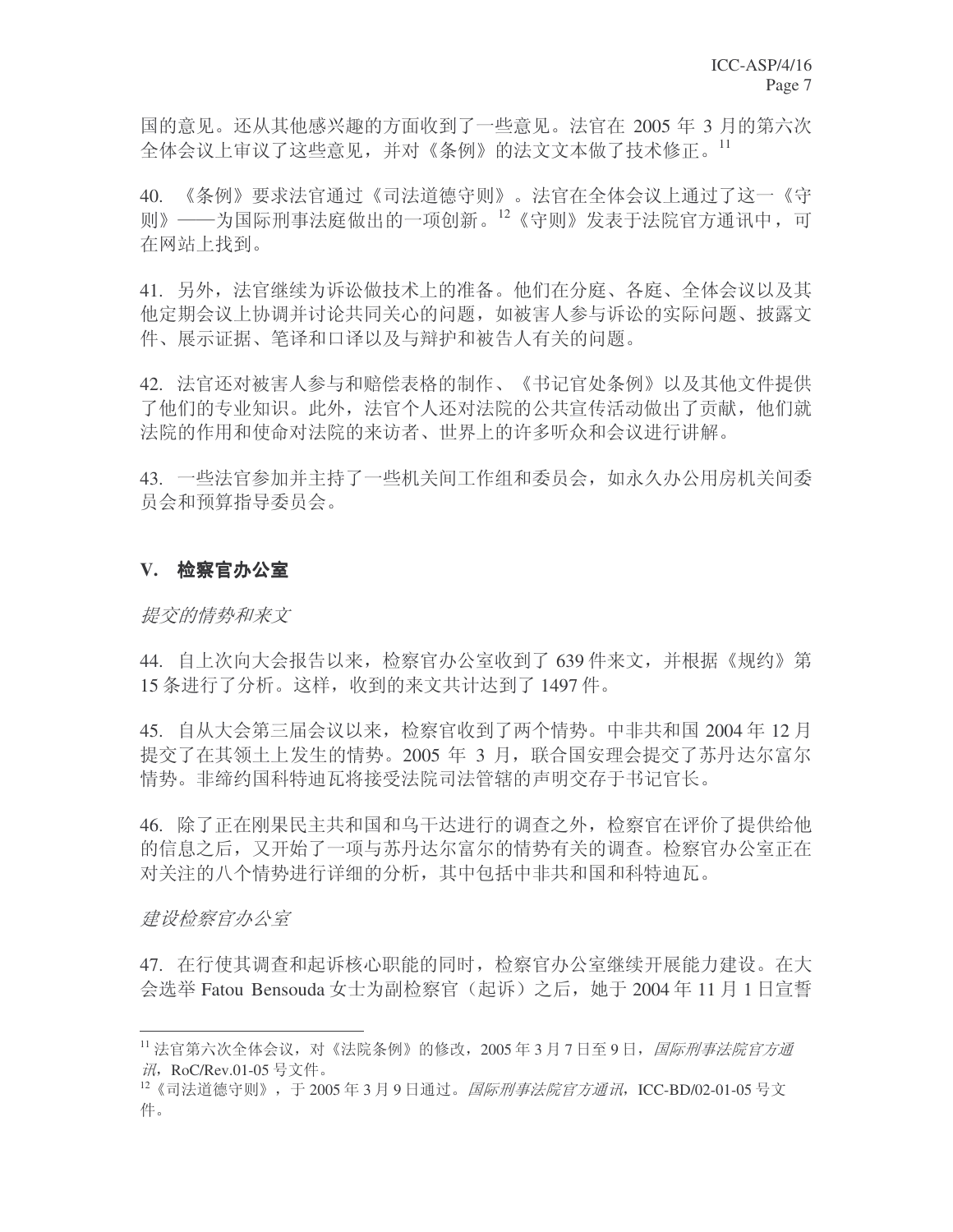就职。办公室继续招聘工作人员并通过了战略以应对其法定使命带来的挑战和义 条。

48. 在保持小规模、灵活性, 以及依托有很多合作伙伴的合作网络的同时, <sup>13</sup>办公 室认真地审查并改进了其组织结构,以便能够成为一个能最好地反映其职能的机 构。多学科的办法把调杳人员、分析人员、庭审律师、合作顾问、被害人专家和其 他人士聚集在一起,为开展有重点的有效调杳这一共同目标而努力。一个由各司司 长组成的、由检察官担任主席的执行委员会对展开调查等主要决定提供指导,并促 进各项活动协调开展。

49. 检察官办公室为有效开展工作开发了法律工具, 包括拟定和跟踪协助请求的模 版和数据库,以及四种内部规程以确保《规约》在披露、询问证人、客观性原则和 独特调查机会等方面所规定的责任得到遵守。办公室正在开发一个案件管理应用程 序("案件表"),并在编写有关《规约》中谈到的犯罪和程序的分析材料。

50. 办公室继续与利益相关者磋商。检察官办公室在 2005 年 6 月同缔约国举行了 第一次会议, 讨论办公室的战略和活动。办公室正在拟定一个评估是否实现了公正 的办法(第53条),并正在同缔约国、联合国和非政府组织就这一问题和其他问 题讲行磋商。

51. 为了有助于实地活动的开展, 办公室已同国际刑警组织、乌干达、刚果民主共 和国和其他一些缔约国以及非政府组织缔结了协定。办公室还同联合国系统的实体 签订了五项协议,更加巩固了《法院和联合国间关系协定》。办公室与现有的同调 查《规约》规定的犯罪有关的国家当局网络建立了联系。

调查

52. 办公室采取了一种重点调查和重点控告的方法, 这是一种多学科的方法, 而且 是对被害人利益的尊重。调查的重点是那些负有最大责任的人。调查小组包括调查 员、案件分析员、口译人员和实地人员。调查小组从庭审律师、分析员、合作专 家、司法协调人、法律顾问、翻译、证据助理和其他有关人员那里获取广泛的支 持。调杳小组接受了调杳方法、安全、急救和危机处理方面的培训。检察官办公室 还保证对前往实地的调查员和翻译进行有关当地文化的专门培训。在所有的调查任 务中, 有可能受到伤害的被害人需要专门的支持。检察官办公室尽量限制需要接触 的证人人数。在可能的情况下, 调查员力图在冲突地区以外的地方, 无论是在其他 的国家还是在同一国家的更安全的地方, 与证人一起工作。只有在清楚地评估了保 护问题之后才进行面谈,而且是通过尽量不暴露的方式,在尽量不暴露的地点进 行。

<sup>13</sup> 见*关于法院活动的报告*, 缔约国大会第三届会议, ICC-ASP/3/10 号文件。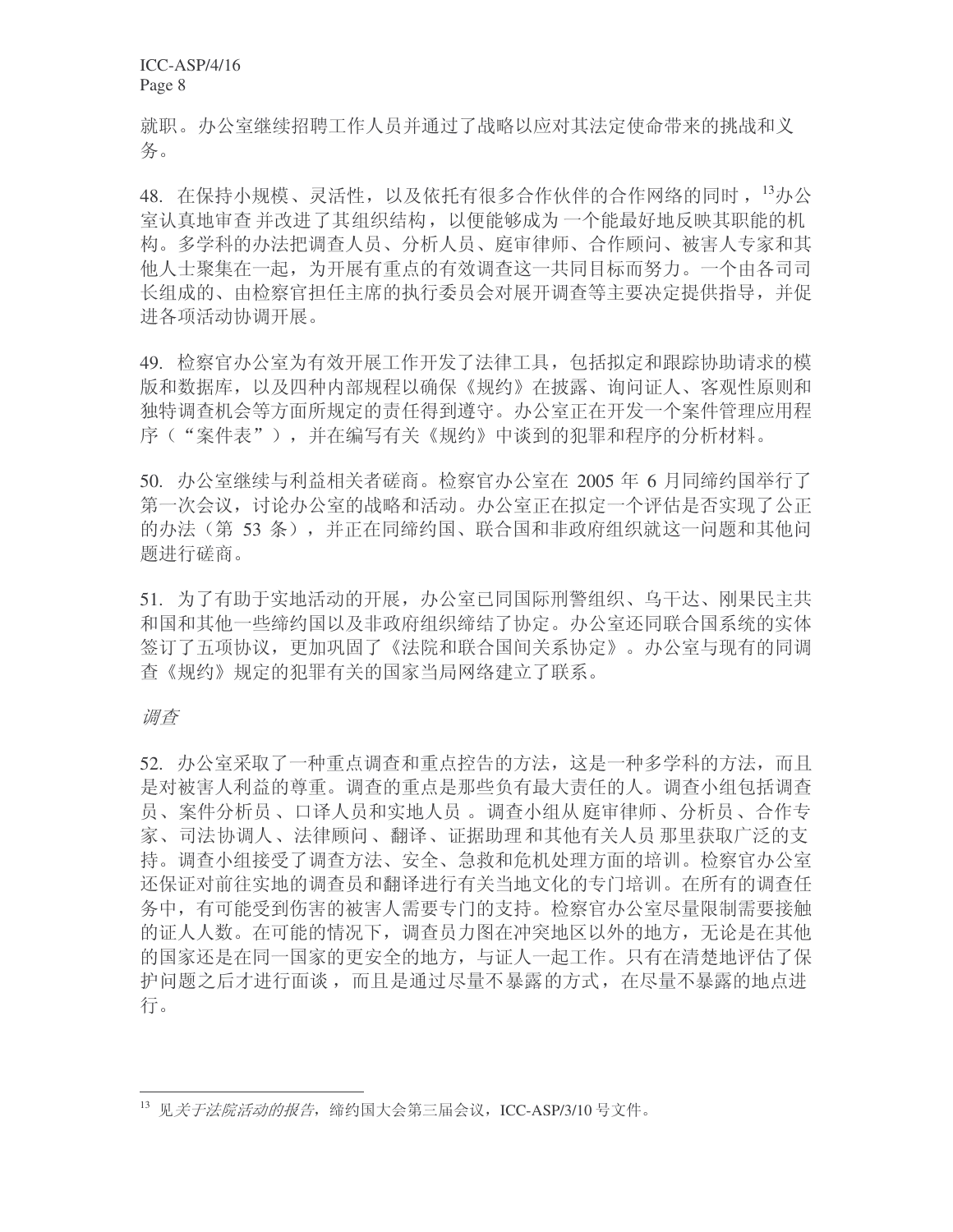#### 刚果民主共和国

53. 检察官办公室正在调查刚果民主共和国的情势, 其中涉及对自从 2002 年以来 大规模屠杀和即决处决造成几千人死亡的控告, 以及大规模强奸、酷刑和使用儿童 兵的控告。有许多地区极不安全而且正在发生冲突, 缺乏有效的国家政府。许多在 刚果民主共和国内活动的武装集团被控告卷入了这些罪行。

54. 鉴于情势的规模, 对刚果民主共和国境内案件的调查将按顺序进行。根据案情 的严重程度挑选出了一个或两个案件作为 2005 年的优先项目, 将在以后展开关于 其他案件的工作。最开始的调查工作进展顺利。办公室已 50 多次到实地, 收集了 11,000 多份文件, 与 60 多人进行了面谈, 并收集了文件、录像、照片和其他材 料。

55. 办公室同政府签订了一份合作协定: 但是政府在后勤方面面临着重大挑战, 并 且有许多地区不在有效的控制之下,因此无法依赖有效的合作仍然是调查工作面临 的一项巨大挑战。联合国特派团提供的合作将是必不可少的, 其他方面在提供相关 资料方面的合作也是必不可少的。

### 乌干达

56. 检察官办公室正在调查乌干达的情势, 其中涉及大规模绑架、杀戮、酷刑和性 暴力的控告。在据称的被绑架者中,大部分是儿童。乌干达的调查在展开了 13 个 月的工作后已进入了后期阶段 。 检察官办公室 50 多次到实地, 同罪行的基本证 人、概述证人和其他人士进行了面谈,并收集了文件、录像、照片和其他材料。

57. 办公室同乌干达政府签订了合作协定,并因政府和其他合作伙伴提供的良好合 作而获益。办公室几次出差同当地团体进行接触, 以期为合作和评估被害人的利益 而建立起关系,并邀请社区领袖前来海牙,讨论如何协调检察官办公室和社区领袖 分别作出的努力。

苏丹达尔富尔

58. 检察官办公室正在调查苏丹达尔富尔的情况, 其中涉及几千名平民被杀、村庄 普遍被毁和遭到抢掠, 导致大约 190 万平民流离失所, 另外还有关于普遍发生强奸 及性暴力事件和一再对人道主义人员进行攻击和恐吓的控告。。在收到提交的情势 后, 办公室从达尔富尔问题国际调查委员会那里收集到了 2.500 多份物件, 从其他 来源收集了 3,000 多份文件。办公室与 100 多个团体和个人进行了接触, 与 50 多 名专家进行了面谈。2005 年 6 月 1 日, 检察官开始了一项调杳, 并通知了第一预 审分庭, 然后发表了公开声明。2005 年 6 月检察官向联合国安理会提交了一份关 于达尔富尔调查状况的报告。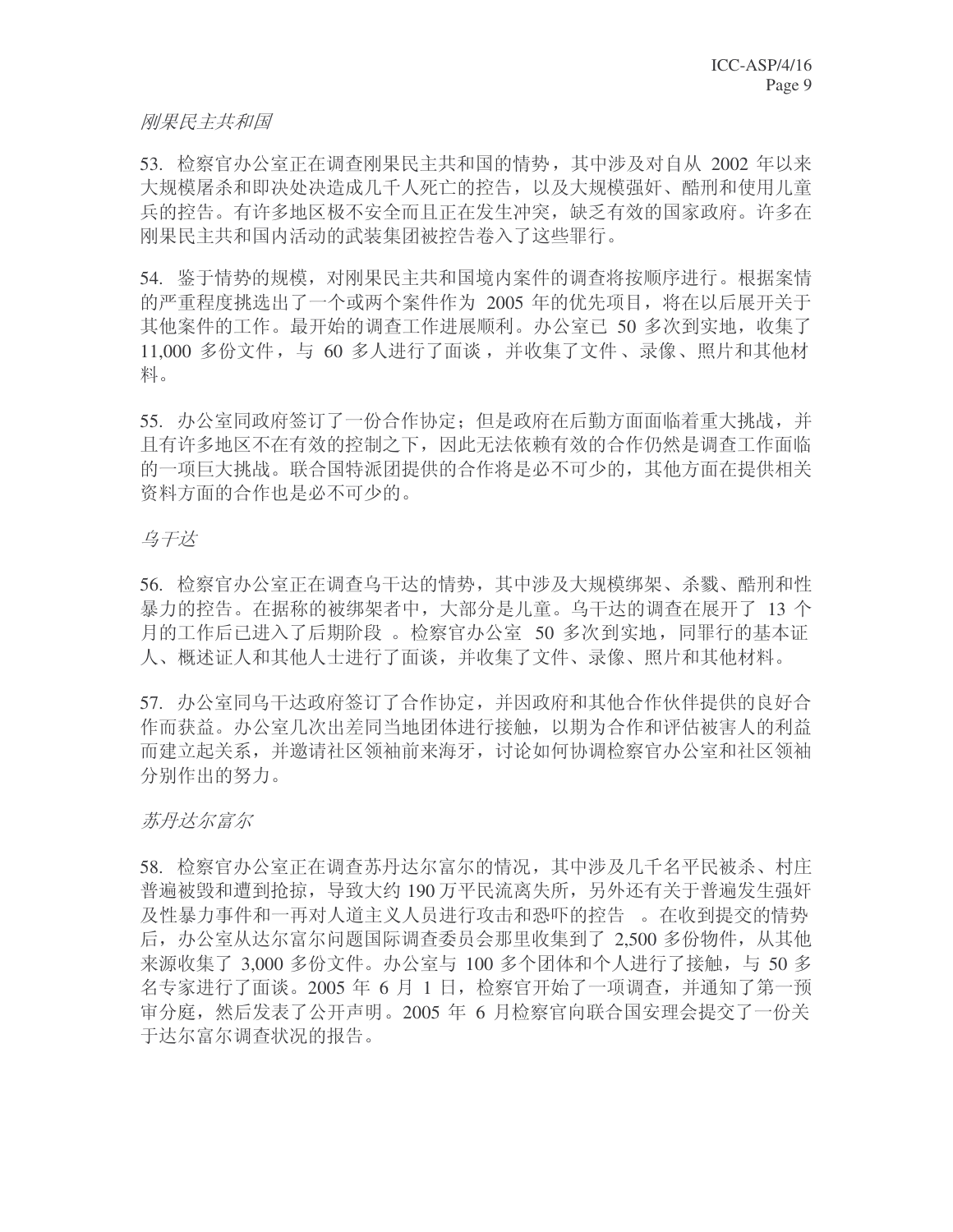ICC-ASP/4/16 Page 10

#### **VI. 书记官处**

59. 书记官处继续为院长会议、分庭、检察官办公室提供司法和行政支持服务, 并 履行在辩护、被害人、证人和外延方面赋予书记官处的职能。书记官处在总部和实 地均开展了工作。

#### 制度建设

60. 关于《书记官处条例》草案的磋商继续进行, 并且收到了来自法院内外的意 见。《条例》涉及到法庭诉讼、与被害人和证人有关的书记官长的责任、律师问题 以及法律援助和羁押等问题。书记官处准备在 2005 年秋季将《条例》提交院长会 议供其审议和通过。

61. 书记官处负责非司法的行政管理并向法院提供服务。根据这一职责, 书记官长 经检察官和院长会议同意提出了《工作人员细则》,并颁布了其他八项行政指示, 而且拟定了其他政策 。书记官处编制了法院每年提交的预算 ,保证了审判室的建 成, 签订了一系列的合同并实施了法院的采购计划。书记官处还向缔约国大会秘书 处和被害人信托基金提供了行政支持。

62. 为了确保工作人员和资源的安全,书记官处委托一个专家小组编写了一份评估 需求的报告。专家小组提出了具体的建议,这些建议正在纳入一项实施计划。法院 还加入了联合国安全管理系统。

63. 经过与检察官办公室的磋商, 书记官处已着手解决一些与人事有关的问题, 这 些问题由于通过和颁布了《工作人员细则》而变得突出。经过与检察官的磋商,书 记官长成立了一个工作人员代表机构, 代表是从四个机关和大会秘书处的工作人员 中选举产生的。该机构的成员已经选出并开始了工作。

64. 法院进行了一项工作评价研究, 以审杳预算核算职位的定级情况并为薪酬管理 提供一个良好的框架。90%的职位被确认仍保持在现水平。这一百分比比大部分进 行了同样研究的国际组织的水平高出许多, 这表明, 法院在实际工作中是很谨慎 的。法院现在正在落实研究报告中关于需要重新定级的职位的建议。定级的工作今 后将继续进行以便确保这一重大支出领域的透明度和问责制。

65. 根据大会的要求, 经过与检察官的磋商, 书记官长考虑了法院在必要时和为了 法院的利益与各国签署双边退税协定的必要性。<sup>14</sup>到目前为止, 在对工作人员薪酬 征税的问题上没有发现存在表明可能需要谈判这种协定的困难,但是法院将继续监 测这一情况。

<sup>&</sup>lt;sup>14</sup> 国际刑事法院缔约国大会正式记录, 第三届会议, 2004 年9 月6 日至10 日, 海牙, ICC-ASP/3/25 号文件, 第三部分, ICC-ASP/3/Res.3 号决议, 第8段。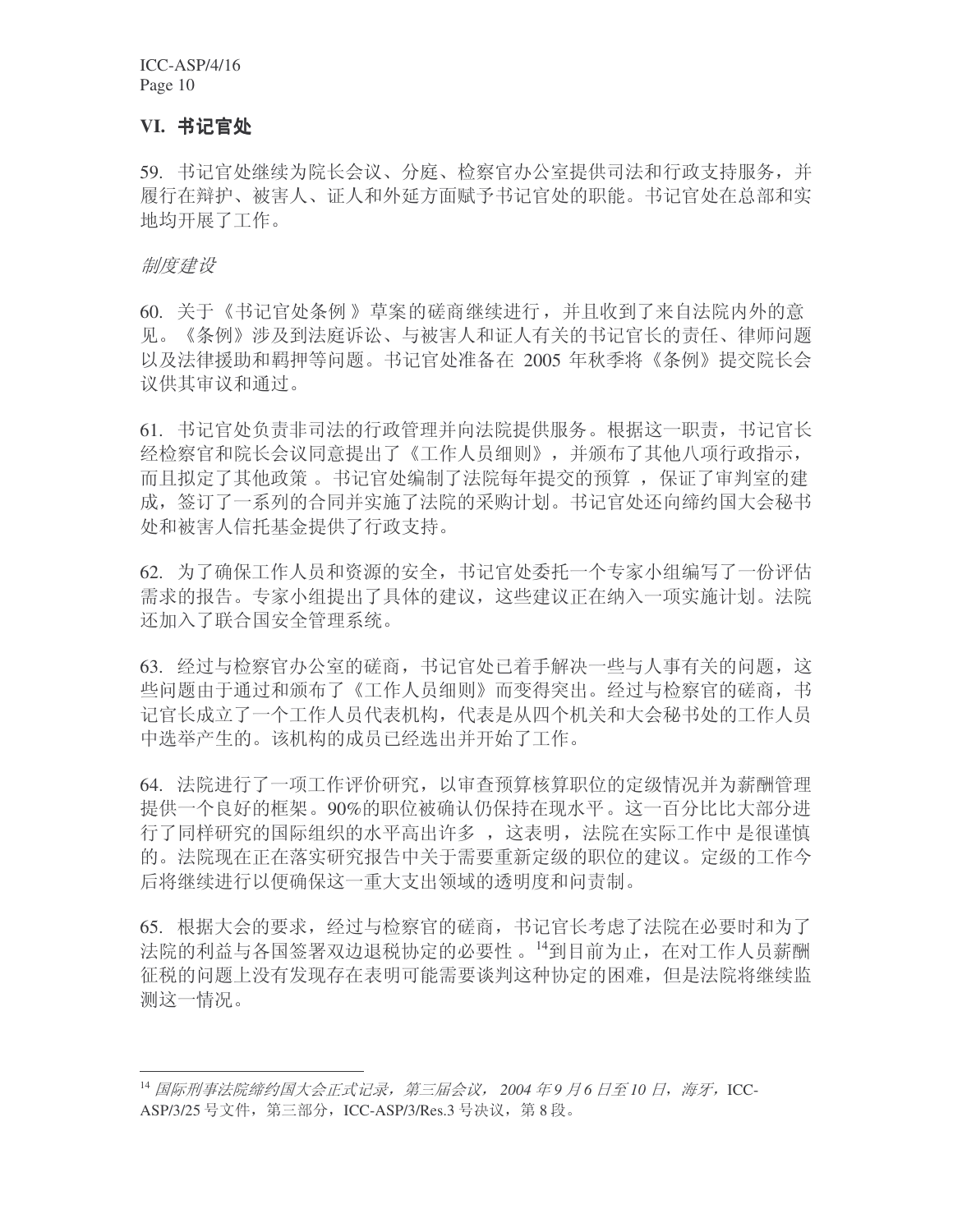66. 为了使法院能够向电子法院那样有效地在网络的环境中开展工作, 书记官处开 发了一些信息系统。书记官长成立了信息技术系统委员会, 以便就应该采取的政策 和行动酌情向书记官长和检察官提出意见,以确保在国际刑事法院普遍采用一种综 合的办法来决定和满足支持法院各项计划对计算机和软件需求。

67. 书记官处采用了一个电子文件管理系统,该系统将为整个法院提供一个共同的 文件存放空间。法院管理系统/电子法庭系统正在安装当中,而且实地办事处也将 能使用这一系统 。法院已有三分之一的人在使用 用于储存数据的"TRIM"软件 。 法院已经开始装备企业资源规划系统,这个系统集成了以下模块:薪资、预算和采 购。旅行模块也有望在 2005 年年底纳入其中。

68. 书记官处拟定了一个法律援助计划, 以便按照《规约》规定的公平审判原则促 进辩护的权利,同时保证行政管理和法院资源管理的透明度和问责制。公设辩护律 师办公室将在调查的初期阶段,通过代理和保护个人的权利来支持律师和被告人。 该办公室将有望在今年年底开展业务工作。现在已可提供辩护律师清单,清单中包 括 88 名律师。书记官长按照第一预审分庭的命令指定了特别律师来代表辩护人的 总的利益。 $^{15}$ 

69. 已经制定了一项保护证人和被害人的计划。书记官处被害人和证人股与检察官 办公室合作, 建立了反应系统, 以确保证人在其安全受到威胁时知道与谁联系和做 些什么。已经启动了有关机制和政策,以确保被害人和证人 24 小时得到保护和心 理帮助。被害人和证人股也将对辩护人开展同样的项目。

70. 被害人参与和赔偿科已经拟定了外延活动, 并制作了有关被害人权利的宣传材 料,以确保受到影响的人能充分得到关于法院使命和诉讼的信息。书记官处为被害 人参与诉讼制作了标准申请表,并得到了院长会议的批准。书记官处还向院长会议 提交了用于被害人赔偿的标准申请表以便获得批准。到目前为止, 只有有限的被害 人提交了参与诉讼的申请。公设被害人律师办公室力图参与诉讼或赔偿工作, 它将 向被害人提供必要的法律援助, 预计它将在 2005 年秋季开始业务活动。该办公室 是对被害人律师工作的补充。

71. 笔译和口译体系已经到位, 从而使参与诉讼的各方能够以当地的语言进行表 述。

实地活动

72. 书记官处负责设置、管理和支持法院在实地的 派驻机构。最近的经验已经证 明, 实地活动面临很多挑战。重点是确保工作人员、被害人和证人的安全, 这需要

<sup>15</sup> 第一预审分庭, *关于检察官根据第56 条请求采取措施的裁定,* 2005年4月26日, 刚果民主共 和国的情势, ICC-01/04 号。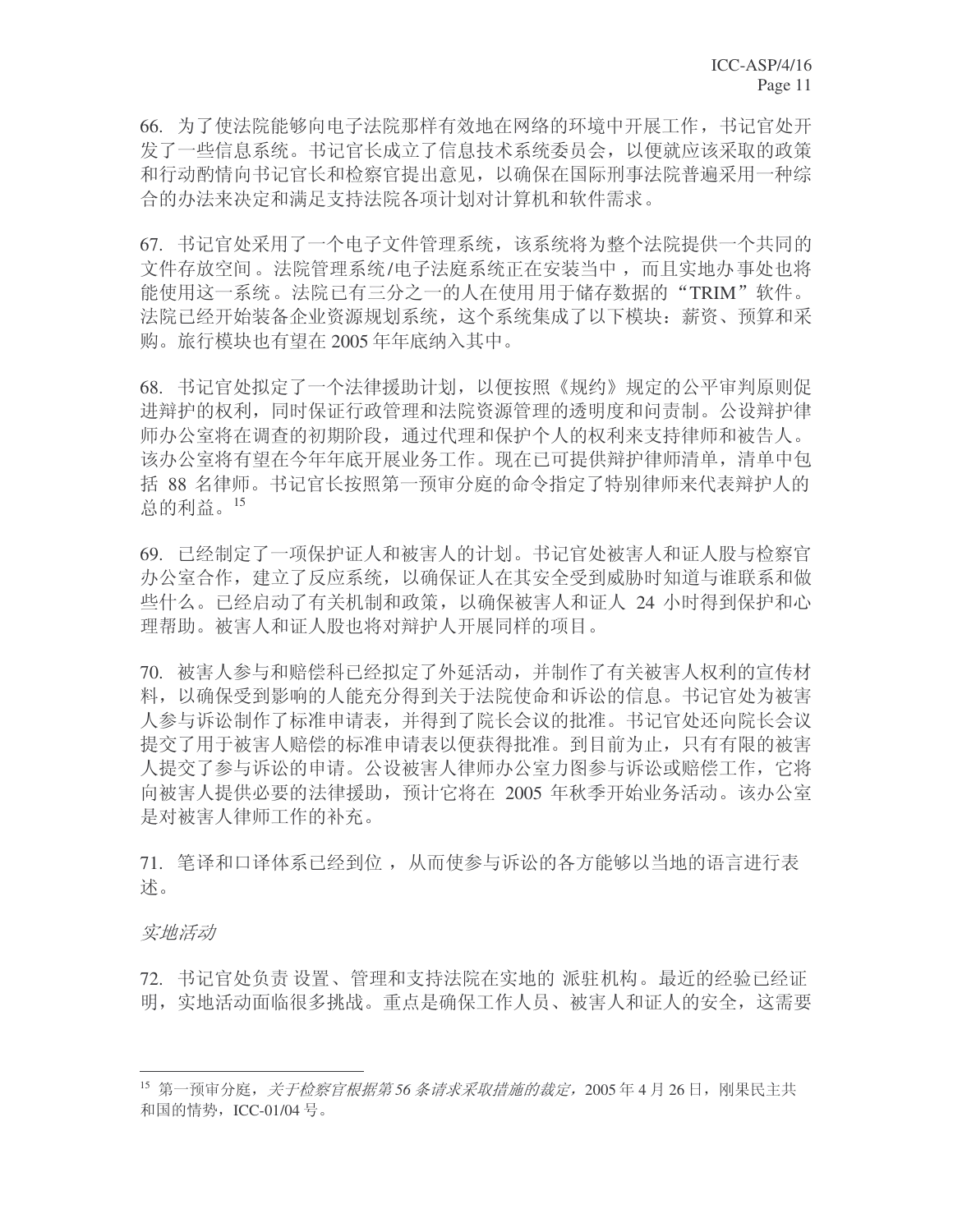法院根据实地情况的变化而随时做出变动。运输和后勤也是无时不在的困难,保证 安全可靠的通信也是如此。

73. 在开展实地活动中,法院依靠各国或国际组织的合作。法院必须找到愿意并且 能够合作的伙伴,他们要有足够的可靠手段来支持法院。在法院的利益和合作伙伴 的利益不一致时, 例如在法院的合同可能给其带来更多风险的时候, 这种合作可能 就要受到限制。

74. 正在调查的每一个情势都是独特的,而且表现出了各自的复杂性。正在发生的 冲突以及当地的地理条件能极大地影响到后勤和安全,而且会增加法院的费用。同 有关地区的人员进行有效的沟通可能需要详细地了解当地的语言和文化,例如就乌 于达的情势开展工作需要有翻译六种不同、且使用人又不多的当地语言的能力。

75. 在正在进行情势调查的国家里, 书记官处鼓励该国的律师成为清单所列的辩护 律师。书记官处对乌干达和刚果民主共和国的律师进行了培训,使他们一般地了解 《规约》和法院的职能,而且也就被害人、证人和辩护的问题进行更专业的培训。

76. 在证人需要保护的地方, 书记官处与检察官办公室密切合作, 寻找愿意并能提 供证人保护的合作伙伴。这涉及到提高当地提供保护能力的工作。书记官处被害人 和证人股常常与调查小组一起到实地去,以确保在法院活动的所有阶段对被害人和 证人讲行保护。

77. 法院提供了有关其作用和活动的信息, 以便帮助受影响的社区了解法院及其潜 在的影响。在开展外延活动时,书记官处依靠当地的有关方面。书记官处制作了信 息产品、制定了行动计划、编写了关键合作伙伴/目标群体指南,并且建立起了联 络渠道。书记官处派出了外延活动团组,以加强各地对法院的了解,并加强信息传 播的网络。2005 年 8 月, 书记官处在刚果民主共和国设立了一名外延活动协调 员, 而且正在为乌干达招聘外延活动协调员。在实地开展工作时, 书记官处根据当 地的实际情况调整了它的工作方法,而且一直注意当地的文化和习俗。

## **VII.** 结论

78. 法院现在有大量的实地活动,而且其活动已进入了司法阶段。检察官办公室正 在对三个仍处于冲突中的情势进行复杂的调查,这带来了安全和后勤方面的挑战。 另外,检察官办公室正在分析其他的情势。书记官处正在就管理和设置实地机构的 问题与检察官办公室密切协调,同时还进行被害人、证人、辩护和外延方面的实地 活动。预审分庭已进行了几次听讯并做出了一些裁定。这些诉讼活动对于分庭、检 察官办公室、书记官处以及辩护和被害人律师及辩护和被害人代理来说,代表了一 个重要的新活动领域。